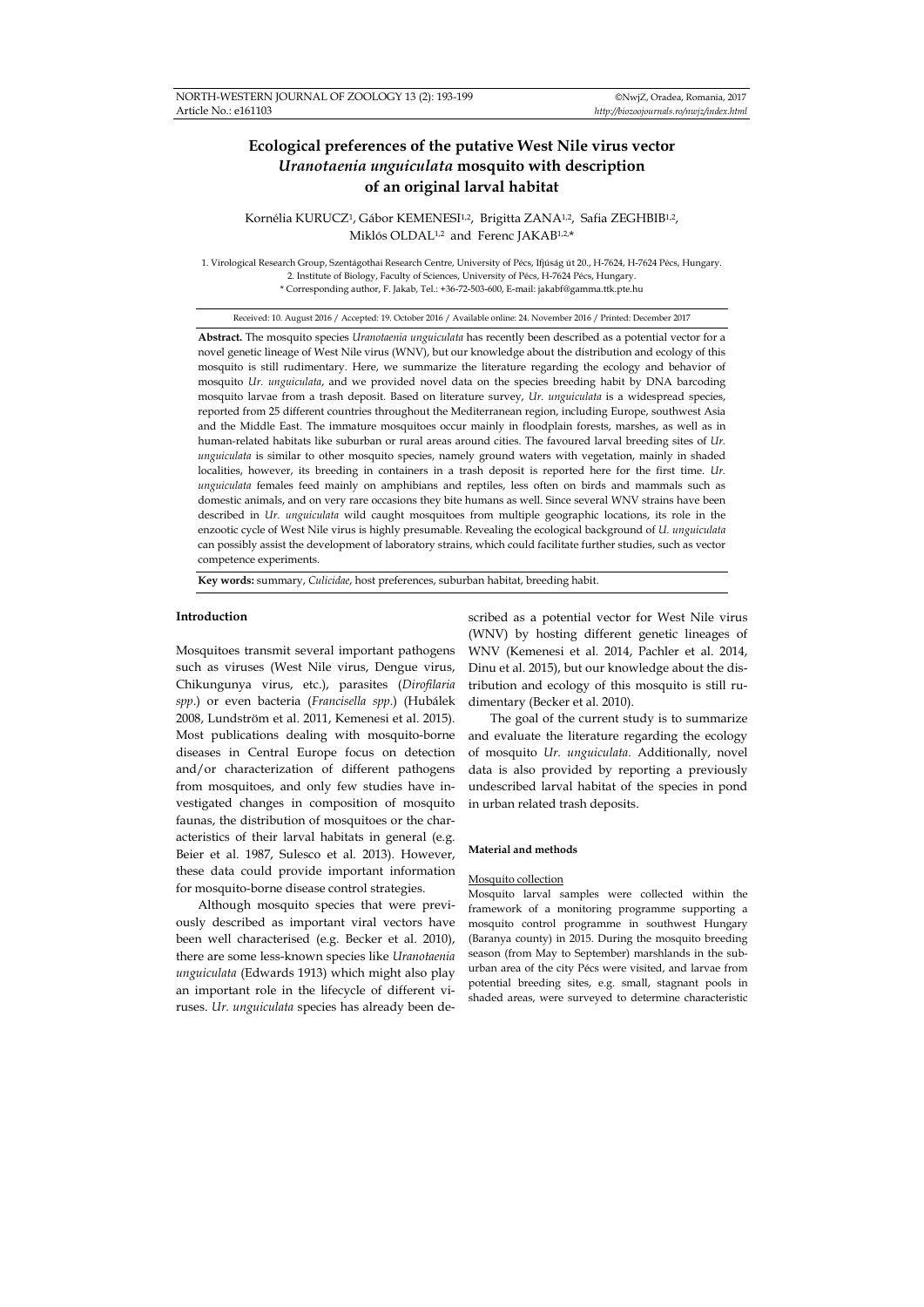species. Larvae collection was conducted with Pasteurpipettes directly form the water. Samples were transported to laboratory and sorted individually. Sample homogenization and nucleic acid preparation were fulfilled as described before (Szentpáli-Gavallér et al. 2014). For mosquito species identification, DNA barcoding was implemented following a previously published protocol (Kumar et al. 2007). PCR amplicons were directly sequenced bidirectionally (BigDye Terminator v1.1 Cycle Sequencing Kit) in ABI Prism 310 DNA Sequencer instrument (Applied Biosystems). Barcoding sequences were deposited in GenBank database under accession numbers: KU308382; KU308383; KU308384.

# Literature search strategy

Systematic literature survey was carried out using the Web of Science and PubMed databases collecting published reports on mosquito *Ur. unguiculata,* until 5 December 2015*.* An initial list of potential references was established with database searches for topic keyword: "*Uranotaenia unguiculata*", which yielded a total of 25 publications. We manually searched through the title and abstracts of each article, then through the full text of each potentially relevant article to decide whether the article matched our selection criteria. Additionally, references cited in these articles and relevant books were also checked.

# **Results and Discussion**

Based on our literature survey there is very little information about the ecology of *Ur. unguiculata*. Even so altogether, we found 30 observations, which are summarized here. Most papers reported only faunistic data of single regions or first occurences of the species. Based on the processed data, *Ur. unguiculata* is a frequent species throughout the Mediterranean region. In Europe, the species has been detected in Germany (Becker & Kaiser 1995, Becker et al. 2010), Austria (Pachler et al. 2014), Hungary (Tóth 2004, Tóth 2011, Kemenesi et al. 2014), Czech Republic (Ryba et al. 1974, Sebesta et al. 2010), as well as in France (Harant et al. 1952, Doby 1955, Mouchet & Rageau 1965), Italy (Ascoli et al. 2006), Cyprus (Violaris et al. 2009), Greece (Lytra & Emmanouel 2014), Albania and Macedonia (Schaffner et al. 2001). In Eastern Europe, *Ur. unguiculata* can be found in Moldova (Sulesco et al. 2013), and at Danube delta in Romania (Velehorschi et al. 1990, Dinu et al. 2015). Further occurence is described in southwest Asia, at Volga delta and Volgograd in Russia (Shopenskaya et al. 2008), Azerbaijan (Bagirov et al. 1997), in the Middle East, e.g. Jordan (Amr et al. 1997), Israel (Braverman et al. 1991) to Iran and Pakistan (Azari-Hamidian et al. 2009, Moosa & Kazemi 2009) as well in North Africa, such as Morocco, Algeria, Tunisia, Libya and Egypt (Vermeil 1953, Abdel-Malek 1956, Beier et al. 1986, 1987, Brunhes et al. 2000). Based on previously published checklists on European distribution of *Ur. unguiculata,* further occurrences were recorded from Portugal, Spain, Slovakia, Ukraine, Croatia, Serbia, Bulgaria and Turkey (Ramsdale & Snow 2001, Schaffner et al. 2001). For detailed occurrence locations see the map on Figure 1.



Figure 1. Distribution map of mosquito *Ur. unguiculata*. The two-letter country codes (ISO a2) show occurrence locations of the species, for source data see Table 1.

Interestingly, only a few papers contain information on the breeding biology of *Ur. unguiculata*, namely breeding habitats or sites where not only adult specimens but also larval stage was found. The species usually occurs in floodplain forests (Sebesta et al. 2010, Sulesco et al. 2013, Kemenesi et al. 2014); nonetheless, it was described from a farmed rice field as well (Lytra & Emmanouel 2014). The favoured larval breeding sites of this species are pools, ditches, or canals with stagnant or slow-flowing water and a rich growth of aquatic vegetation (Becker et al. 2010). They are also common in shallow shores and in coastal vegetation (e.g. reeds) of lakes (Ryba et al. 1974, Becker et al. 2010, Sulesco et al. 2013), mainly in shaded localities. The larvae prefer freshwater and are only occasionally found in water with a slight salinity (Rioux et al. 1975, Becker et al. 2010). Although larvae were found in animal sheds (Beier et al. 1986) and in water accumulated in hoofprints (Sulesco et al. 2013), they have not been described from urban-related breeding sites so far. Urban-related breeding sites, such as containers in garbage deposits were already described as potential or even attractive breeding sites for several mosquito species, such as the common *Culex pipiens* and the invasive species *Aedes albopictus*  and *Ae. japonicus* (Simard et al. 2005, Becker et al.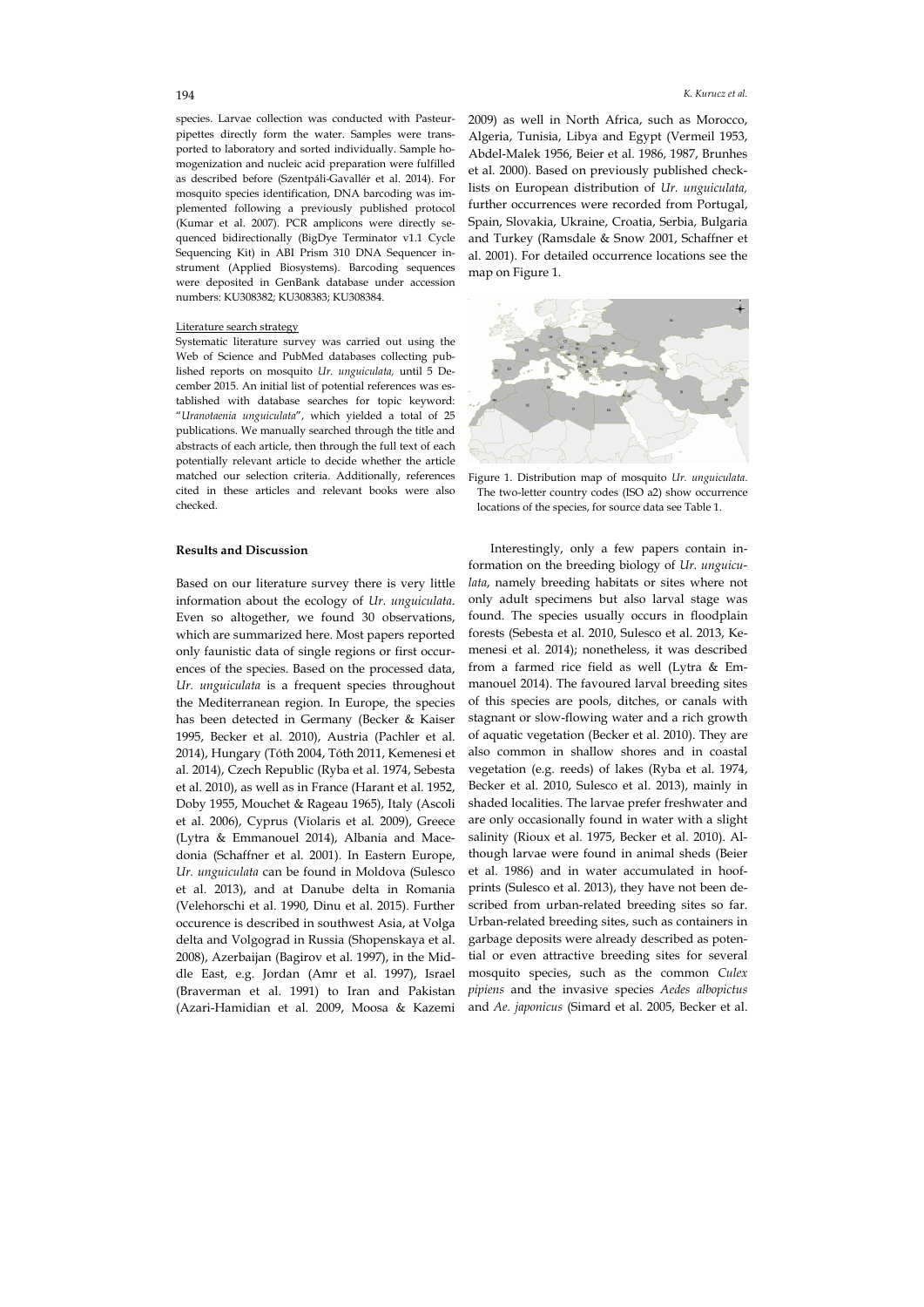# *Summary on ecology of Ur. Unguiculata* 195

2010, Medlock et al. 2015). These artificial containers can provide sufficient breeding sites even during arid climatic periods. Here we describe for the first time artificial containers as breeding site for *Ur. unguiculata* (Table 1.). There are three factors contributing to our suggestion that *Ur. unguiculata* may be considered a public health risk. First, the mosquito species was described to feed on humans (Bagirov et al. 1997, Tóth 2011). Second, the currently discussed breeding habit may introduce the species to urban areas. Third, *Ur. unguiculata* was multiple times identified as a potential WNV vector (Kemenesi et al. 2014, Pachler et al. 2014).

Larvae of *Ur. unguiculata* can be found from May to early October with a peak in August (Becker et al. 2010), which is also supported by our observations. They often occur together with larvae of *Cx. pipiens*, *Culex modestus* (Ryba et al. 1974, Beier et al. 1986, Amr et al. 1997, Becker et al. 2010, Sebesta et al. 2010, Dinu et al. 2015), *Culex theileri* (Becker et al. 2010), *Anopheles claviger* (Ryba et al. 1974), *Anopheles hyrcanus* and *Anopheles sacharovi* (Becker et al. 2010, Sebesta et al. 2010). Our results also support these previous findings, since the barcoded larvae species were *Ur. unguiculata*, *Cx. pipiens* and *An. claviger* (GenBank: KU308382; KU308383; KU308384). Furthermore, in the Middle East they were observed together with larvae of *Culex perexiguus*, *Culex judaicus*, *Culex univitattus*, *Culex antennatus*, *Culiseta longiareolata*, *Anopheles sergentii*, *Anopheles superpictus* and *Aedes caspius* (Beier et al. 1986, Amr et al. 1997).

The adults of *Ur. unguiculata* are most abundant in late summer (Ascoli et al. 2006, Azari-Hamidian et al. 2009), and were found repeately in the cellar of a school-building from autumn to spring, also with overwintering females (Tóth 2004), which may lead to the presumption that the species hibernates and overwinters as an adult stage (Rudolf et al. 2015). We have very few information not only on breeding biology of the species, but also about feeding preferences. It seems likely that females of *Ur. unguiculata* do feed on blood, the species is strictly an amphibian-reptile feeder (Beier et al. 1986, 1987, Dinu et al. 2015), but is prone to bite birds as well (Petrishcheva 1962, Ryba et al. 1974). Generally, it is thought that these mosquitoes never bite humans or domestic animals even though they may be capable of doing so, since it was observed feeding on horses (Braverman et al. 1991). However, Tóth (2011) was able to catch only one single female specimen of *Ur. unguiculata*, using human landing collection

method in South-western part of Hungary (Mecsek Hills). This is the simplest method of collecting host-seeking mosquito females, it can be performed for estimating landing rates and it is the most direct and rapid way for estimating a nuisance, hereby procure important information about which species are involved in human biting nuisance (ECDC 2012). Furthermore, Bagirov et al. (1997) have demonstrated the attractance of *Ur. unguiculata* to humans and found daily changes in the activity of these mosquitoes, with maximums in the evening and morning, and minimums at night and during daytime. Data regarding ecological preferences discussed in the manuscript along with the year of information are summarized in Table 1.

Based on blood meal identification of other species within the genus, *Uranotaenia* are known to feed on cold-blooded animals, especially amphibians and reptiles, but not on warm-blooded animals (Toma et al. 2014). However, Molaei et al. (2008) found that *Uranotaenia sapphirina* feed predominantly upon mammalian hosts such as the white-tailed deer (*Odocoileus virginianus*) and humans. However, findings should be interpreted cautiously, where only a limited number of specimens were examined, and further blood-meal analyses are needed to prove these presumptions. Further long-term investigations are needed to resolve this contradiction regarding feeding preferences of the species.

Disease transmission role of *Ur. unguiculata* had been barely discussed before. Genetically distinct lineages of WNV were described from different geographic regions in *Ur. unguiculata* mosquito samples. Lineage 4 of WNV was detected in Russia, Volgograd region (Shopenskaya et al. 2008) as well as in Romania, Danube delta region (Dinu et al. 2015). Similar strains have already been reported by Russian authors from Volga Delta (Lvov et al. 2004). Furthermore, a novel genetic variant of WNV (WNV lineage 9) has been recently described from Hungarian *Ur. unguiculata* samples in the Southern Transdanubian region (Kemenesi et al. 2014). A closely related WNV strain was also detected collaterally in Austria, and was named WNV lineage 4c (Pachler et al. 2014). It is not clear whether the natural geographic segregation of different WNV genetic variants can explain the above mentioned geographic distribution between different WNV lineages or can be presumably connected to different vector competence capabilities of different *Ur. unguiculata* populations. Further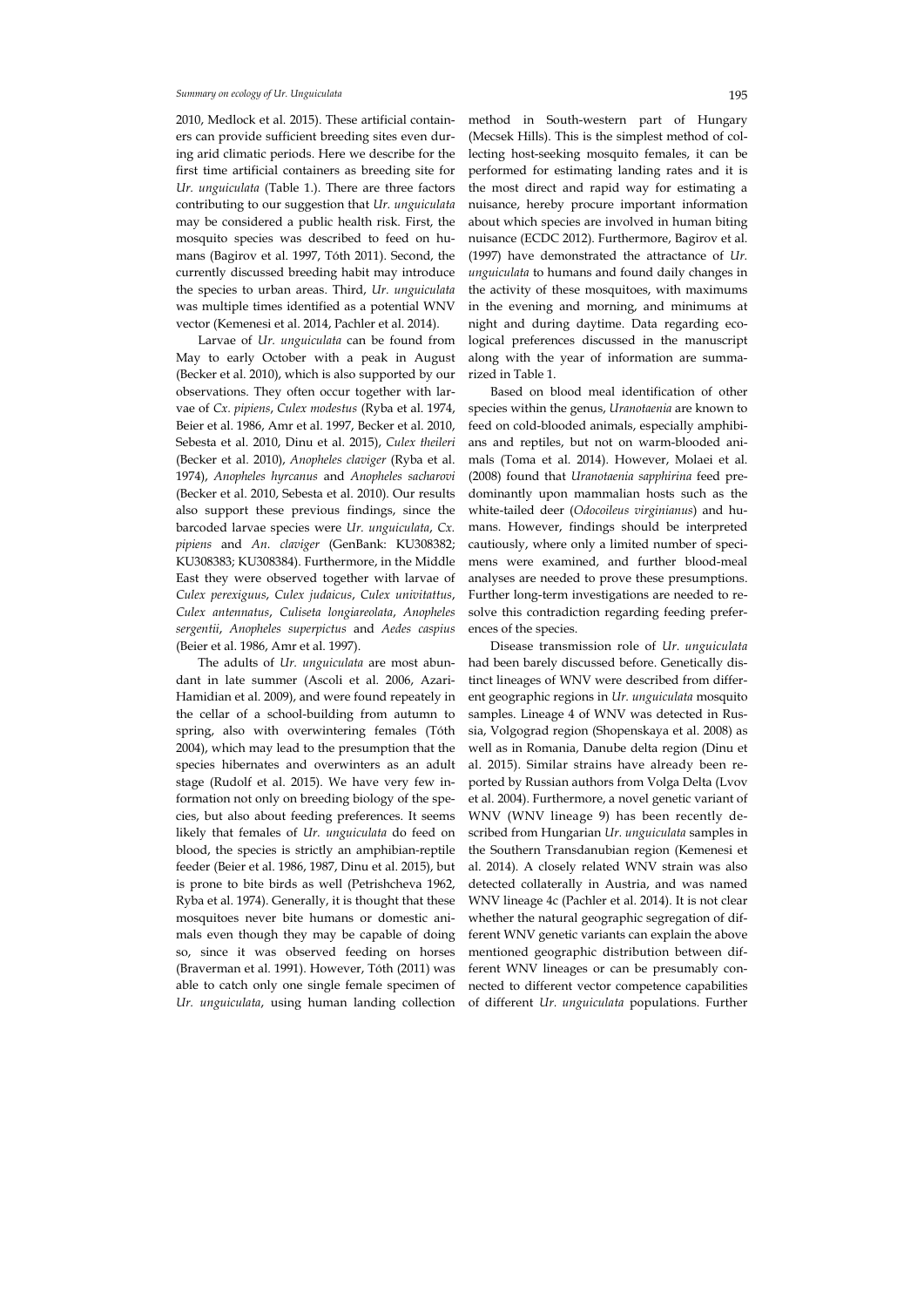| map (see Figure 1.).<br>Reference      | Country (ISO a2)                                                                  | Habitat                      | Imago          | Larval/Associated species                                                       | WNV genetic lineage Host<br>detected |                       |
|----------------------------------------|-----------------------------------------------------------------------------------|------------------------------|----------------|---------------------------------------------------------------------------------|--------------------------------------|-----------------------|
| Abdel-Malek 1956                       | Egypt (EG)                                                                        |                              |                | Cx. perexiguus, Cx. pipiens                                                     |                                      |                       |
| Amr et al. 1997                        | Jordan (JO)                                                                       |                              | L              | Cx. perexiguus, Cx. pipiens, Cx. judaicus, An.<br>sergentii, An. superpictus    |                                      |                       |
| Ascoli et al. 2006                     | Italy $(\text{II})$                                                               |                              | $\overline{a}$ |                                                                                 |                                      |                       |
| Azari-Hamidian et al. 2009             | Pakistan (PK)<br>Iran (IR)                                                        |                              | $\overline{L}$ |                                                                                 |                                      |                       |
| Bagirov et al. 1997                    | Azerbaijan (AZ)                                                                   |                              | $\overline{a}$ |                                                                                 |                                      | human                 |
| Becker et al. 2010                     | Germany (DE)                                                                      | pools, ditches, canals       | 1/1            | An. hyrcanus, An. sacharovi, Cx. pipiens, Cx.<br>modestus, Cx. theileri         |                                      | amphibian             |
| Beier et al. 1986                      | Egypt (EG)                                                                        | inside houses, animal sheeds | ┙              | Cx. pipiens, Cx. univitattus, Cx. antennatus, Ae.<br>caspius, Cs. longiareolata |                                      | amphibian,<br>reptile |
| Beier et al. 1987                      | Egypt (EG)                                                                        |                              |                |                                                                                 |                                      |                       |
| Braverman et al. 1991                  | Israel (IL)                                                                       |                              |                |                                                                                 |                                      | horse                 |
| Brunhes et al. 2000                    | Morocco (MA)                                                                      |                              |                |                                                                                 |                                      |                       |
|                                        |                                                                                   |                              |                |                                                                                 |                                      |                       |
|                                        | $\begin{array}{lcl} \Delta & \mbox{geria (DZ)}\\ \mbox{Tunisia (TN)} \end{array}$ |                              |                |                                                                                 |                                      |                       |
|                                        | Libya (LY)                                                                        |                              |                |                                                                                 |                                      |                       |
|                                        | Egypt (EG)                                                                        |                              |                |                                                                                 |                                      |                       |
| Dinu et al. 2015                       | Romania (RO)                                                                      |                              |                | Cx. pipiens, Cx. modestus                                                       | WNV lineage 4                        | amphibian             |
| Doby 1955                              | France (FR)                                                                       |                              |                |                                                                                 |                                      |                       |
| Harant et al. 1952                     | France (FR)                                                                       |                              |                |                                                                                 |                                      |                       |
| Kemenesi et al 2014                    | Hungary (HU)                                                                      |                              | ⊣              |                                                                                 | WNV lineage 9                        |                       |
| Khoshdel-Nezamiha et al. 2014Iran (IR) |                                                                                   |                              | 凵              |                                                                                 |                                      |                       |
| Lvov et al. 2004                       | Russia (RU)                                                                       |                              |                |                                                                                 | WNV lineage 4                        |                       |
| Lytra and Emmanouel 2014               | Greece (GR)                                                                       | farmed rice field            |                |                                                                                 |                                      |                       |
| Moosa and Kazemi 2009                  | $\mbox{Iran}\,(\mathbb{IR})$                                                      |                              | ┙              |                                                                                 |                                      |                       |
|                                        | Pakistan (PK)                                                                     |                              |                |                                                                                 |                                      |                       |
| Mouchet and Rageau 1965                | France (FR)                                                                       |                              |                |                                                                                 |                                      |                       |
| Pachler et al. 2014                    | Austria (AT                                                                       |                              |                |                                                                                 | WNV lineage 9                        |                       |
| Petrishcheva 1962                      | Russia (RU)                                                                       |                              |                |                                                                                 |                                      | bird                  |
| Ramsdale and Snow 2001                 | Portugal (PT)                                                                     |                              |                |                                                                                 |                                      |                       |
|                                        | Spain (ES)<br>Slovakia (SK) Croatia (HR)                                          |                              |                |                                                                                 |                                      |                       |
|                                        |                                                                                   |                              |                |                                                                                 |                                      |                       |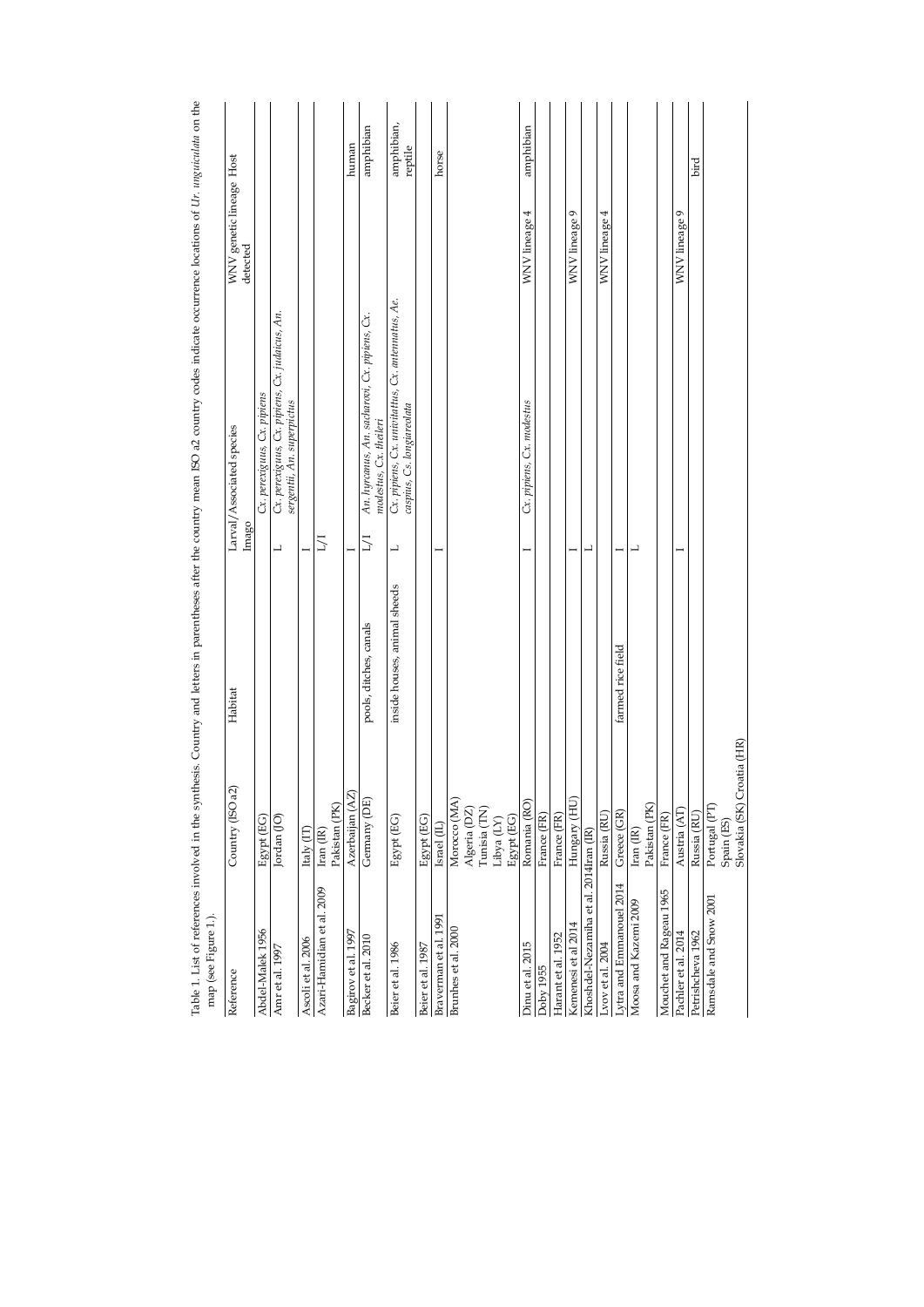| Reference               | Country (ISO a2)                                                    | Habitat                                                 |       | Larval/Associated species                                                  | WNV genetic lineage Host |
|-------------------------|---------------------------------------------------------------------|---------------------------------------------------------|-------|----------------------------------------------------------------------------|--------------------------|
|                         |                                                                     |                                                         | Imago |                                                                            | detected                 |
|                         | Serbia (RS)                                                         |                                                         |       |                                                                            |                          |
|                         | Bulgaria (BG)<br>Ukraine (UA)<br>Turkey (TR)                        |                                                         |       |                                                                            |                          |
| Rudolf et al. 2015      | Czech Republic (CZ)                                                 |                                                         |       |                                                                            |                          |
|                         | Austria $(AT)$                                                      |                                                         |       |                                                                            |                          |
|                         | Hungary (HU)                                                        |                                                         |       |                                                                            |                          |
| Ryba et al. 1974        | Czech Republic (CZ)                                                 | reed                                                    |       | Cx. pipiens, Cx. modestus, An. claviger                                    | bird                     |
| Schaffner et al. 2001   | Albania (AL)                                                        |                                                         |       |                                                                            |                          |
|                         | Austria (AT)                                                        |                                                         |       |                                                                            |                          |
|                         | Bulgaria (BG)                                                       |                                                         |       |                                                                            |                          |
|                         | Croatia (HR)                                                        |                                                         |       |                                                                            |                          |
|                         | France (FR)                                                         |                                                         |       |                                                                            |                          |
|                         | Germany (DE)                                                        |                                                         |       |                                                                            |                          |
|                         | Greece (GR)                                                         |                                                         |       |                                                                            |                          |
|                         |                                                                     |                                                         |       |                                                                            |                          |
|                         | $\begin{array}{l} \rm{Hungary}\ (HU)\\ \rm{Haly}\ (IT) \end{array}$ |                                                         |       |                                                                            |                          |
|                         | Macedonia (MK)                                                      |                                                         |       |                                                                            |                          |
|                         | Portugal (PT)                                                       |                                                         |       |                                                                            |                          |
|                         |                                                                     |                                                         |       |                                                                            |                          |
|                         | Serbia (RS)                                                         |                                                         |       |                                                                            |                          |
|                         | Slovakia (SK)                                                       |                                                         |       |                                                                            |                          |
|                         | Spain (ES)                                                          |                                                         |       |                                                                            |                          |
|                         | Romania (RO)                                                        |                                                         |       |                                                                            |                          |
| Sebesta et al. 2010     | Czech Republic (CZ                                                  | floodplain forest                                       |       | Cx. pipiens, An. hyrcanus                                                  | pigeon                   |
| Shopenskaya et al. 2008 | Russia (RU)                                                         |                                                         |       |                                                                            |                          |
| Sulesco et al. 2013     | Moldova (MD)                                                        | hoofprints, coastal vegetation of a<br>lake, floodplain | 171   |                                                                            |                          |
| T6th 2004               | Hungary (HU                                                         | coastal vegetation of a lake                            | 17T   |                                                                            | amphibian,<br>reptile    |
| T6th 2011               | Hungary (HU                                                         |                                                         |       | An. messeae, Cx. territans, Cx. torrentium, Oc.<br>dorsalis, Oc. sticticus | human                    |
| Velehorschi et al. 1990 | Romania (RO)                                                        |                                                         |       |                                                                            |                          |
| Vermeil 1953            | Tunisia (TN)                                                        |                                                         |       |                                                                            |                          |
| Violaris et al. 2009    | Cyprus (CY)                                                         |                                                         |       |                                                                            |                          |
| Present study           | Hungary (HU)                                                        | trash deposit                                           | ᆜ     | Cx. pipiens, Cx. modestus, An. claviger                                    |                          |
|                         |                                                                     |                                                         |       |                                                                            |                          |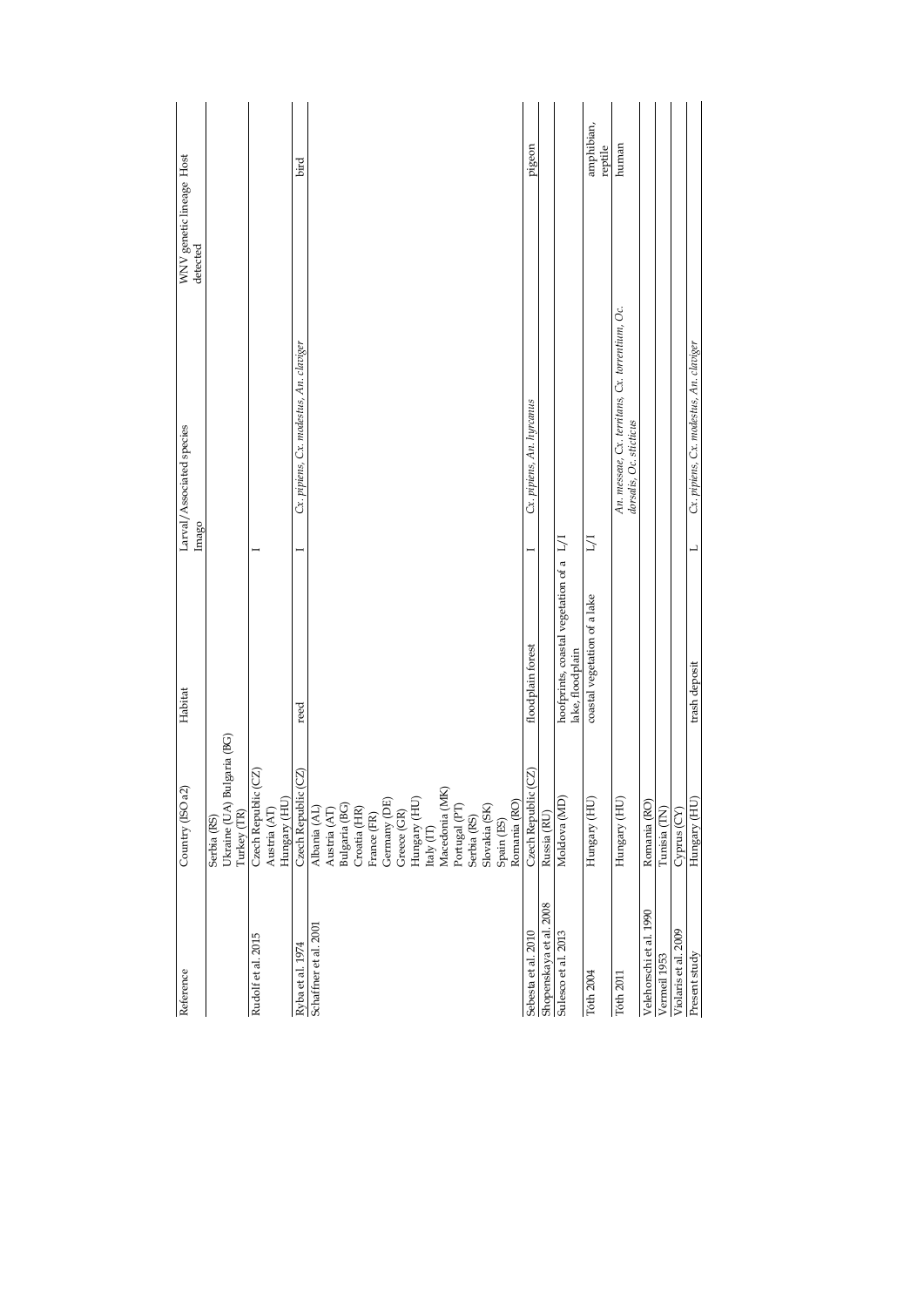studies regarding the enzootic cycle of these locally circulating WNV strains are necessary to better understand the exact role of this particular species in natural WNV transmission. The significance of the species as a potential WNV vector can not be underestimated, although vector competence studies related to *Ur. unguiculata* are not available to date.

In summary, *Uranotaenia unguiculata* is the only species within the genus *Uranotaenia* occurring in temperate climate regions, although it is a widespread species, with reports from 31 different countries throughout the Mediterranean region, including Europe, southwest Asia and the Middle East. The immature stages of *U. unguiculata* utilise a range of habitats, mainly occurring in floodplain forests and marshes, as well as in human-related habitats, i.e. farmlands, domestic animal farms or deserted suburban and rural areas around cities. The favoured larval breeding sites of *Ur. unguiculata* are similar to other mosquito species, namely ground waters with vegetation, including swamps, ditches and temporary pools, mainly in shaded localities. The occurence of the species in containers in trash deposits is reported here for the first time, which, in the light of recent publications about the potential role of the species as WNV vector (Kemenesi et al. 2014, Pachler et al. 2014), can suggests the species to be more relevant for human or veterinary health than previously estimated. The feeding preference of *Ur. unguiculata* is rarely discussed and available data indicate that mainly amphibians and reptiles, less often birds and mammals, serve as hosts. Furthermore, there is a debate on human biting of this species, so further blood meal analyses are needed to clarify this issue. Based on these limited data, long-term conclusions can not be drawn, and further studies are needed regarding the ecology of this species. The role of *Ur. unguiculata* as a disease vector is assumable, since several WNV strains have been described from different geographic regions. Revealing its ecological background can possibly assist the development of laboratory strains, which could facilitate further studies, such as vector competence experiments.

**Acknowledgements.** Research activity of Kornélia Kurucz was supported by the Szentágothai Talent Program, financed by the Szentágothai Research Centre, University of Pécs. Ferenc Jakab and Gábor Kemenesi were supported by the TÁMOP 4.2.4. A/2-11-1-2012 0001

– National Excellence Program Elaborating and operating an inland student and researcher personal support system. The project was subsidized by the European Union and co-financed by the European Social Fund. Gábor Kemenesi was also supported by the National Talent Program (NTP-EFÖ-P-15-0001) of Human Capacities Management (EMET) financed by the Hungarian Ministry of Human Capacities (EMMI). We would like to thank Sándor Tóth for providing indispensable data for the survey, and special thank to Francis Schaffner for useful comments and editing the manuscript. The present scientific contribution is dedicated to the 650<sup>th</sup> anniversary of the foundation of the University of Pécs, Hungary.

#### **References**

- Abdel-Malek, A. (1956): Mosquitoes of north-eastern Sinai (Diptera: *Culicidae*). Bulletin of the Entomological Society of Egypt 40: 97- 107.
- Alcaide, M., Rico, C., Ruiz, S., Soriguer, R., Muñoz, J., Figuerola, J. (2009): Disentangling vector-borne transmission networks: a universal DNA barcoding method to identify vertebrate hosts from arthropod bloodmeals. PLoS One 4(9): e7092.
- Amr, Z.S., Al-Khalili, Y., Arbaji, A. (1997): Larval mosquitoes collected from northern Jordan and the Jordan Valley. Journal of American Mosquito Control Association 13: 375-378.
- Ascoli, V., Facchinelli, L., Valerio, L., Zucchetto, A., Dal Maso, L., Coluzzi, M. (2006): Distribution of mosquito species in areas with high and low incidence of classic Kaposi's sarcoma and seroprevalence for HHV-8. Medical Veterinary Entomology 20: 198-208.
- Azari-Hamidian, S., Yaghoobi-Ershadi, M.R., Javadian, E., Abai, M.R., Mobedi, I., Linton, Y.M., Harbach, R.E. (2009): Distribution and ecology of mosquitoes in a focus of dirofilariasis in northwestern Iran, with the first finding of filarial larvae in naturally infected local mosquitoes. Medical Veterinary Entomology 23: 111–121.
- Bagirov, G.A., Gadzhibekova, E.A., Alirzaev, G.U. (1997): The attack activity of *Uranotaenia unguiculata* Edwards, 1913 mosquitoes on man. Medical Parazitology (Mosk) 3: 39-40.
- Becker, N., Kaiser, A. (1995): Die Culicidenvorkommen in den Rheinauen des Oberrheingebiets mit besonderer Berücksichtigung von *Uranotaenia* (*Culicidae*, Diptera) – einer neuen Stechmückengattung für Deutschland. Mitteilungen der Deutschen Gesellschaft für Allgemeine und Angewandte Entomologie 10: 407-413.
- Becker, N., Petric, D., Zgomba, M., Boase, C., Dahl, C., Madon, M., Kaiser, A. (2010): *Mosquitoes and their control*. Berlin: Springer-Verlag Berlin Heidelberg. p.577.
- Beier, J.C., Kenawy, M.A., El Said, S., Merdan, A.I. (1986): Vector potential of culicine mosquitoes in Faiyum Governorate, Egypt. Journal of American Mosquito Control Association 2: 164-167.
- Beier, J.C., Zimmerman, J.H., Kenawy, M.A., El Said, S., Abbassy, M.M. (1987): Host feeding patterns of the mosquito community (Diptera: *Culicidae*) in two Faiyum Governorate villages, Egypt. Journal of Medical Entomology 24: 28-34.
- Braverman, Y., Kitron, U., Killick-Kendrick, R. (1991): Attractiveness of vertebrate hosts to *Culex pipiens* (Diptera: Culicidae) and other mosquitoes in Israel. Journal of Medical Entomology 28: 133-138.
- Brunhes, J., Hassaine, K., Rhaim, A., Hervy, J.-P. (2000): *Culicidae* of Mediterranean Africa: list and species distribution (Diptera). Bulletin of the Entomological Society of France 105: 195-204.
- Dinu, S., Cotar, A.I., Panculescu-Gatej, I.R., Falcuta, E., Prioteasa, F.L., Sirbu, A., Oprisan, G., Badescu, D., Reiter, P., Ceianu, C.S.